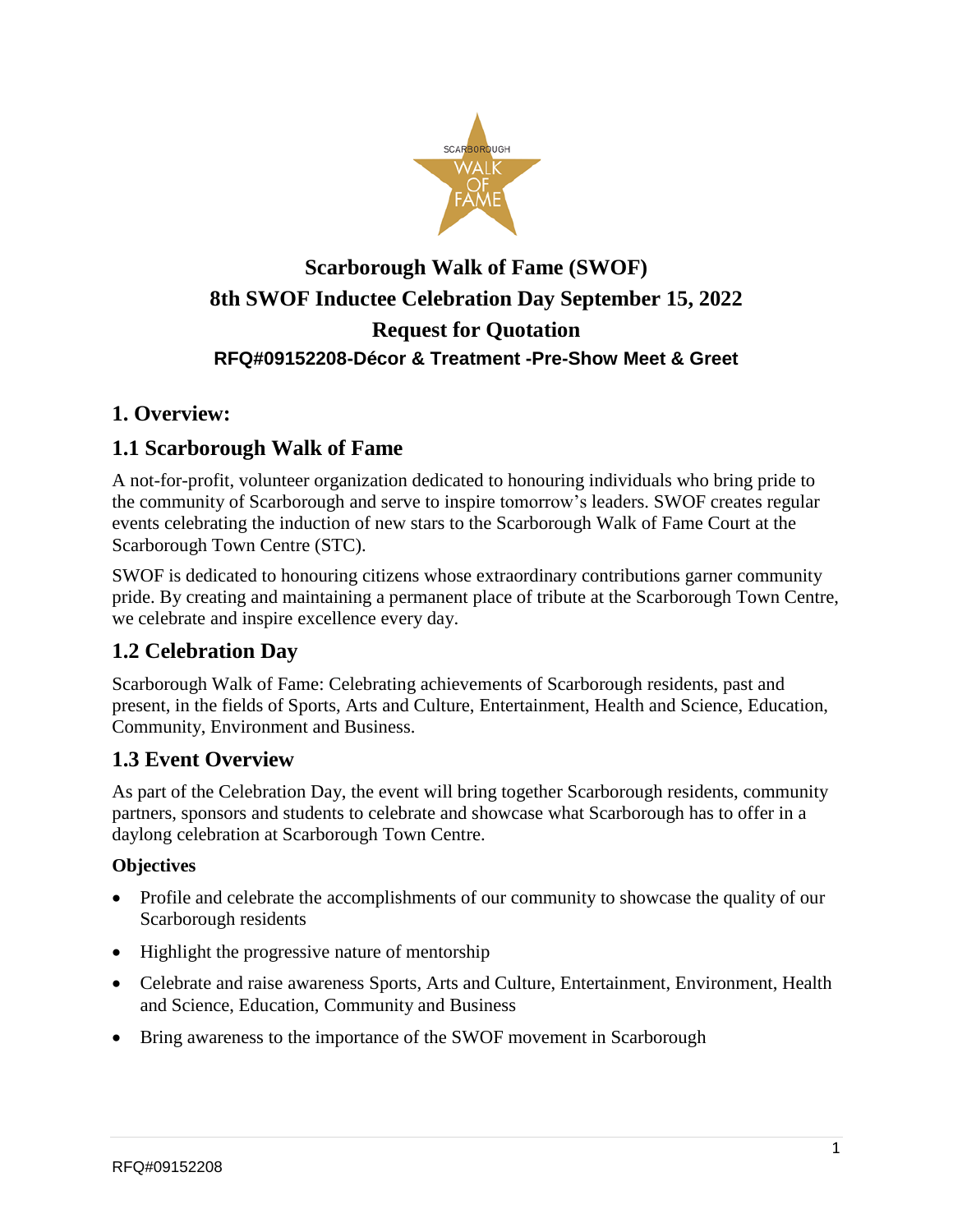### **1.4 Event Details**

**Location:** Scarborough Town Centre, 300 Borough Dr, Scarborough, ON M1P 4P5 **Date:** Thursday, September 15, 2022 **Time:** 11:00 a.m. to 6:00 p.m. **Number of participants:** Variable

### **2. Statement of Work:**

#### **2.1 Purpose**

The purpose of this Request for Quotation (RFQ), is to invite Scarborough based businesses/organizations to submit their proposal to participate at the 8th SWOF Inductee Celebration Day

#### **2.2 Scope**

SWOF – dedicated volunteer driven organization experts will manage the theme, logistics, partnerships, marketing and budget along with delivering a transparent bidding process. We will require the select business/organization to provide pre-event and on-site consultation and or deliverables. Please see further details in "3.5 Scope of Work" section.

### **2.3 Project Schedule**

This schedule is based on our current timelines, (subject to change)

Project Timeline: Issuance of RFQ to Proponents on SWOF website Submitting questions: by or before 11:59 p.m. Monday, June 13, 2022 RFQ Close Date 11:59 p.m., Monday, June 27, 2022 Award Contract to business or organization Monday, July 11, 2022 Only successful bidders will be contacted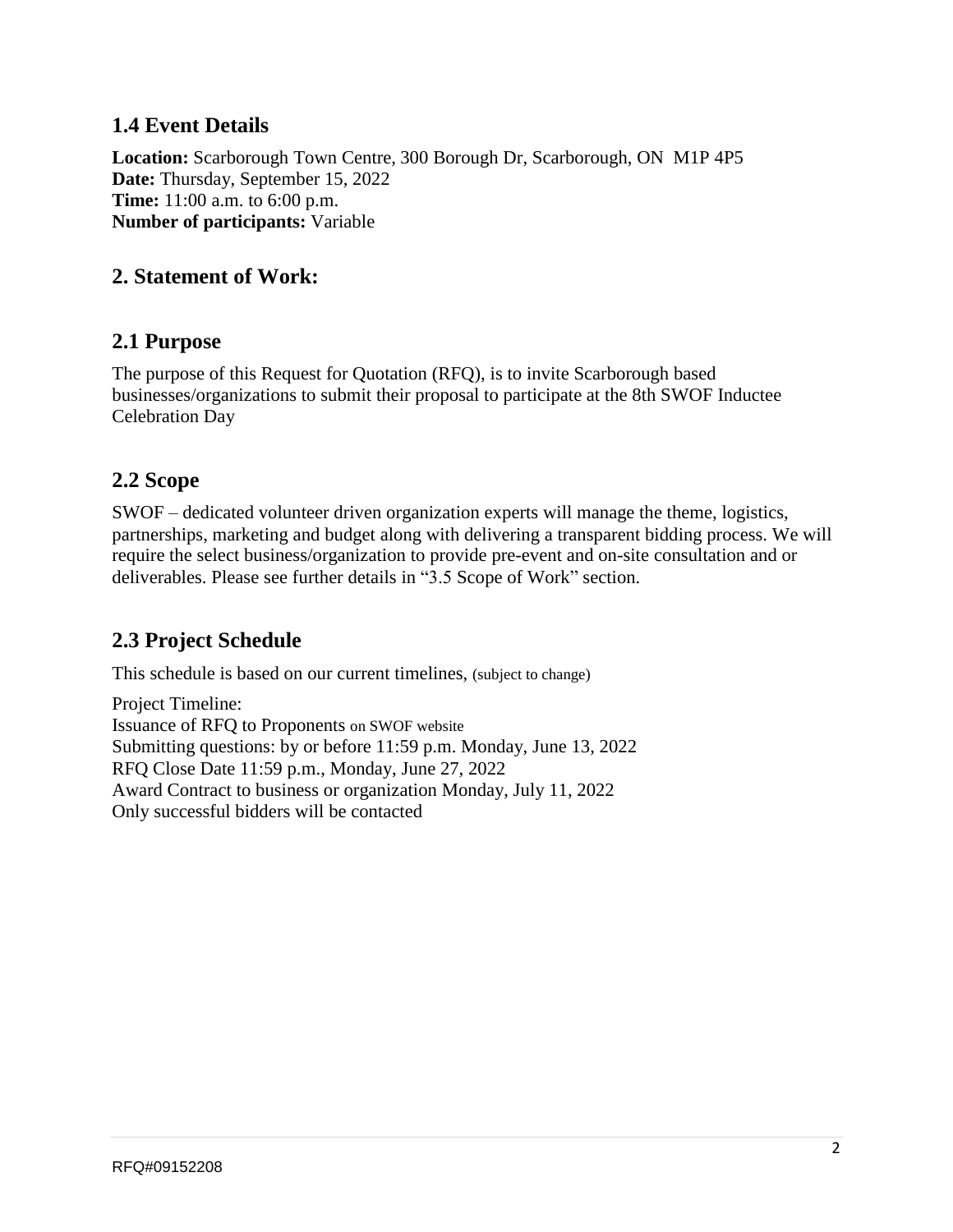### **3. Proposal Submission Procedure:**

#### **3.1 Business, Organization RFQ Reception**

By responding to this RFQ, the business/organization agrees to be responsible for fully understanding the requirements or other details of the RFQ and will ask any questions to ensure such understanding is gained. SWOF retains the right to disqualify proponents who do not demonstrate a clear understanding of our needs.

### **3.2 Good Faith Statement**

All information provided by SWOF is offered in good faith. Specific items are subject to change at any time based on business circumstances.

#### **3.3 Communication and Proposal Submission Guidelines**

Communications shall not be effective unless a specified procurement executive, who is responsible for managing the RFQ process, formally confirms these communications in writing. In no case shall verbal communication govern over written communications.

Questions relating to this RFQ must be emailed to the contact identified below, on or before 11:59 p.m. Monday, June 13, 2022. If the question is considered relevant to all proponents, SWOF in its sole discretion will provide both the question(s) and the answer in writing to all proponents. SWOF will provide information to proponents in writing only. No other official is empowered to speak for SWOF with respect to this RFQ. Proponents who seek to obtain information, clarification or interpretation from other sources are advised that such material is used at the proponent's own risk, and that SWOF will not be bound by any such representations.

### **3.3 Submission Process**

Closing date and time: 11:59 p.m. local time, Monday, June 27, 2022

Submit one digital copy to the Scarborough Walk of Fame email id: **[Scarboroughwalkoffame@gmail.com](mailto:Scarboroughwalkoffame@gmail.com)**

The RFQ documentation must be addressed to

#### **SWOF Evaluation Committee RFQ #09152208 8th SWOF Inductee Celebration Day Thursday, September 15, 2022**

RFQ submissions that arrive after the closing date and time will not be accepted and will be returned. Only email submissions will be accepted.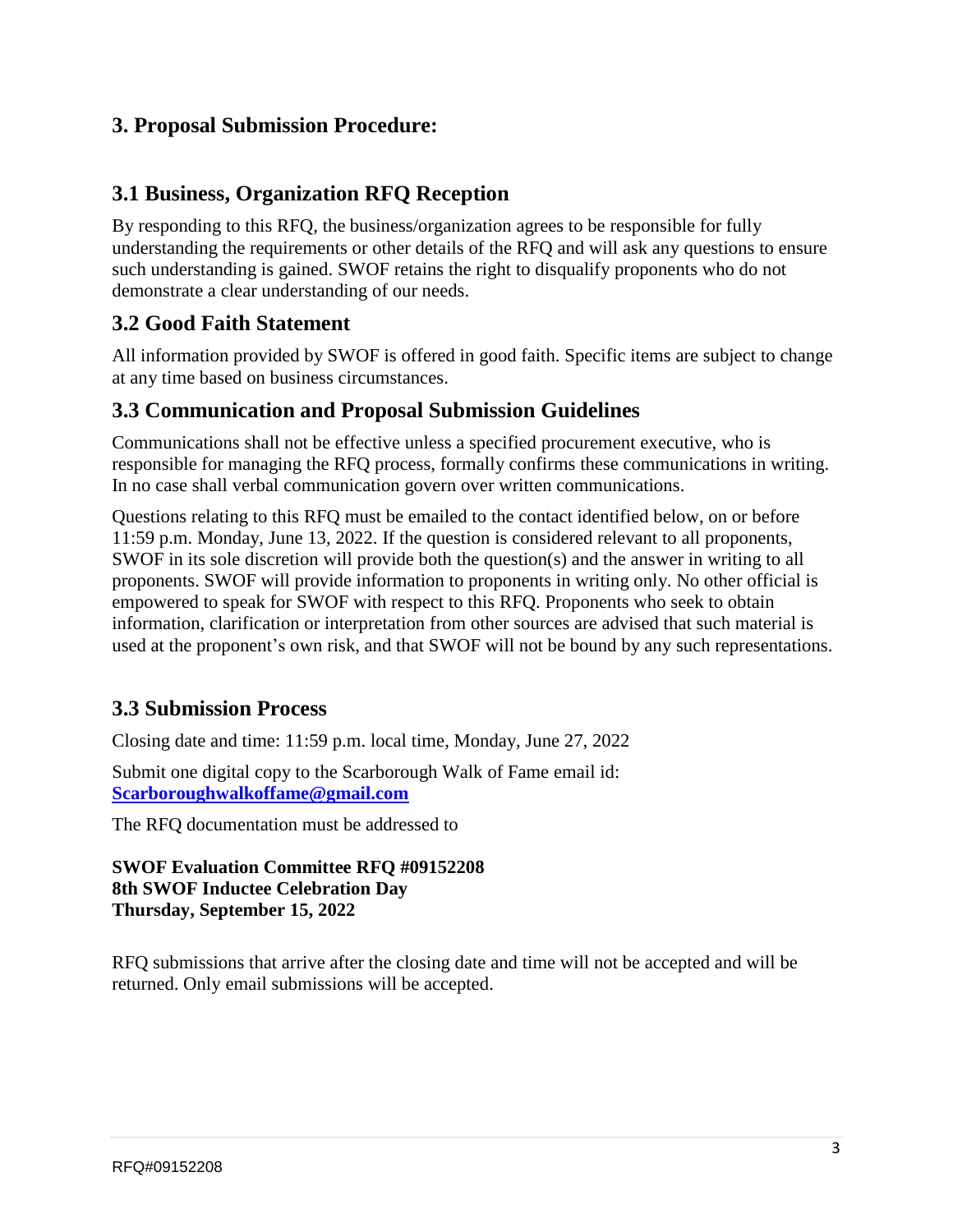## **3.4 Evaluation Criteria**

All RFQ proposals will be evaluated systematically based on the following key criterion. The purpose of this section is to identify suppliers with the interest and capabilities to complete the deliverables as defined in the Scope of Work.

## **3.5 Scope of Work (SOW)**

Key evaluation criteria include capabilities demonstrated with past events and quality of events.

Proponents are expected to include the following as part of their proposal (Microsoft word or pdf document format only)

- A. Statement of Interest **(5 Points)**
- B. Primary contact information (**2 Points**)
- C. Brief Description of business or organization (**3 points**)
- D. List and provide a brief description of two recently completed contracts which are comparable to the proposed RFQ and which demonstrate relevant capabilities of your business or organization. (**10 Points**)
- E. Provide current business or organization documents business licenses, insurances and certifications-where applicable (**5 Points**)
- F. Complete the following questions (**10 points**)
	- a. Give example of your product and price range
	- b. Provide details of your proposed product or service
	- c. Provide cancellation policy
	- d. Provide location requirements STC
	- e. Explain how your Scarborough based business/organization will meet the needs of our Event **(5 Points)**
- G. Provide a timeline (window for deliverables) based on your recommendations (**5 points**)
- H. Quote broken down in order of Scope of Work (**5 points**)
- **Total: 50**

### **3.6 Short-list Selection**

Proponents who have demonstrated their capacity to meet our needs will be contacted by phone and/or email to be notified of their selection to move forward in the RFQ process.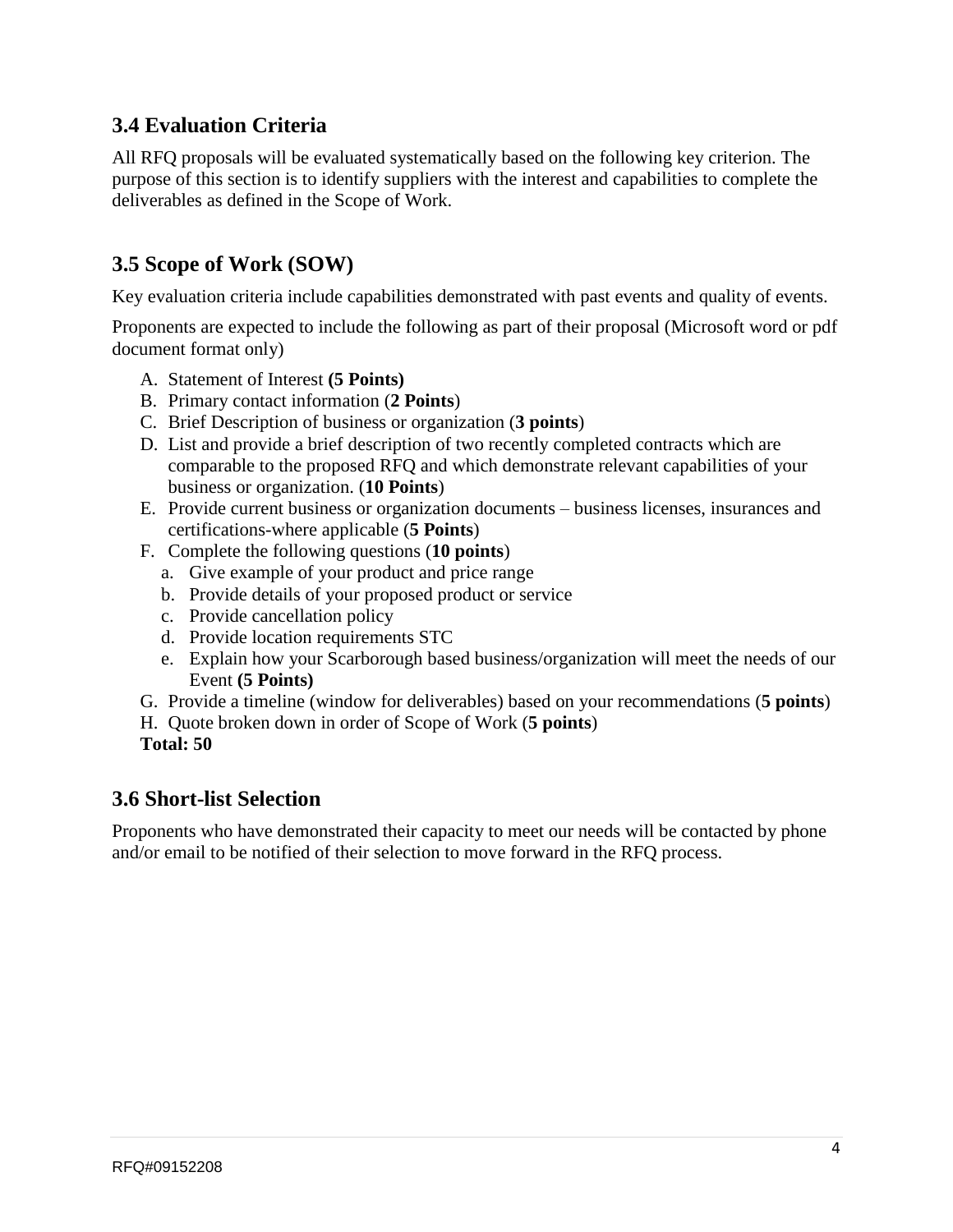## **4. Scope of Work and Business Requirements**

SWOF will require the Scarborough based businesses/organizations to provide the following aspects of the event:

### **4.1 Counsel/Guidance**

Two or three meetings before Celebration Day (Thursday September 15)

Unlimited emails/phone calls replying within a business day.

#### **4.2 On-Site Deliverables Scarborough Town Centre**

Location: Scarborough Town Centre

Participants: Flow

Service: Themed SWOF Handheld décor prop along with seasonal table top displays

Product: 12 SWOF colour themed decorative handled (approximate specifications face 18" by 18" handle/ shaft 55") with non-fixed based allowing for prop to stand alone or be carried, 16 seasonal 4" potted plant or table arrangements. Other: delivery/set up on event day Scarborough location will be required